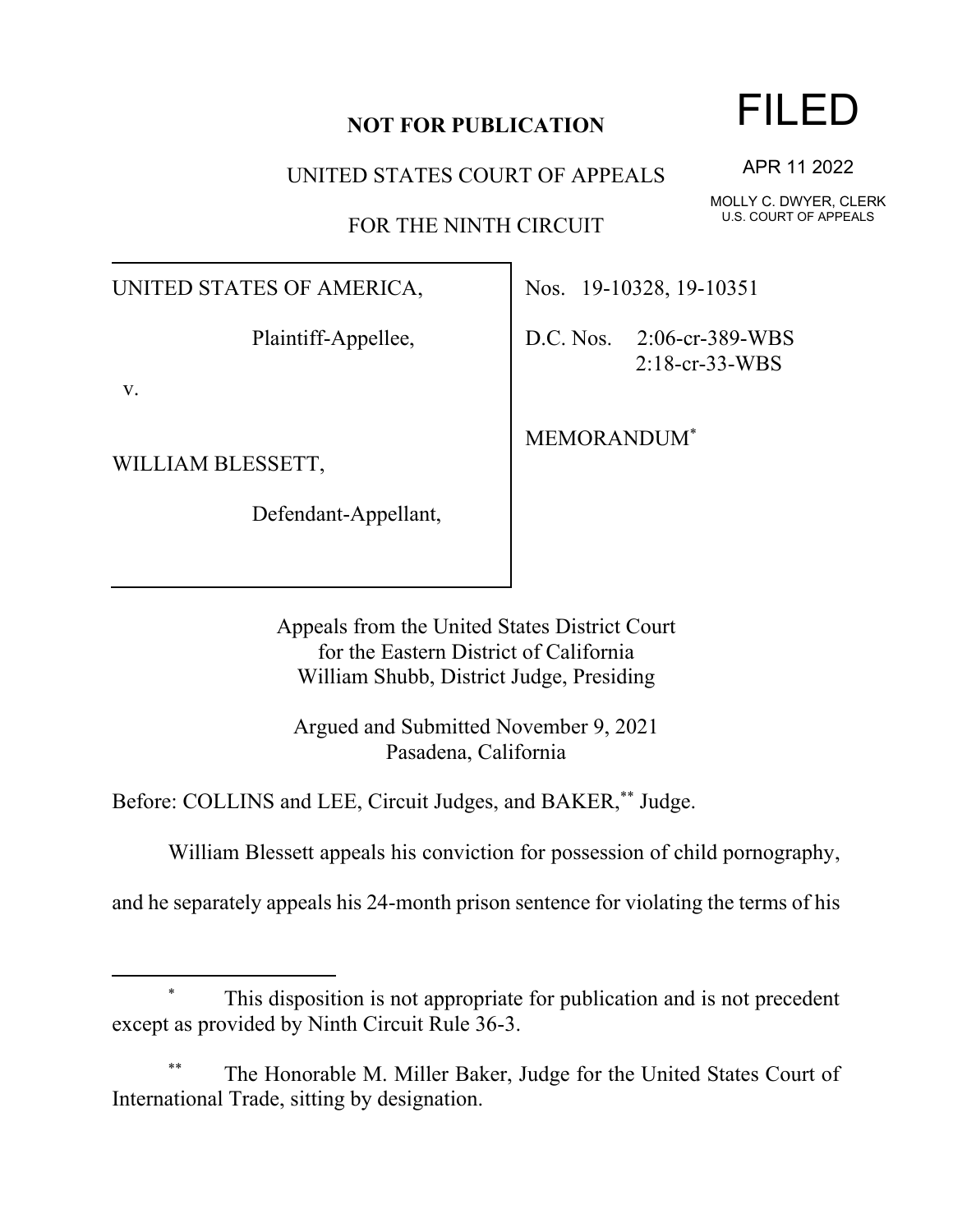supervised release stemming from a previous conviction for possession of child pornography. We vacate his conviction for possession in No. 19-10351 and remand for a new trial, and we affirm his sentence for violation of his supervised release terms in No. 19-10328.

In 2017, Blessett was arrested on charges of possession of child pornography and violation of the terms of his supervised release. During the execution of a search warrant that preceded his arrest, federal agents found a laptop, two tablets, and five phones, together containing at least 2,009 images and 57 videos of child pornography.

**1.** In 2018, a grand jury indicted Blessett on one count of receipt of child pornography under 18 U.S.C. § 2252(a)(2), five counts of possession of child pornography under 18 U.S.C. § 2252(a)(4)(B), and a forfeiture allegation under 18 U.S.C. § 2253(a) relating to the devices.

Shortly before trial, Blessett moved to dismiss the possession counts, arguing that the Double Jeopardy Clause prohibited charging separate counts of possession of child pornography for items found in one search but on different devices, based on this Court's decision in *United States v. Chilaca*, 909 F.3d 289, 295 (9th Cir. 2018). In response, the government filed a superseding indictment alleging one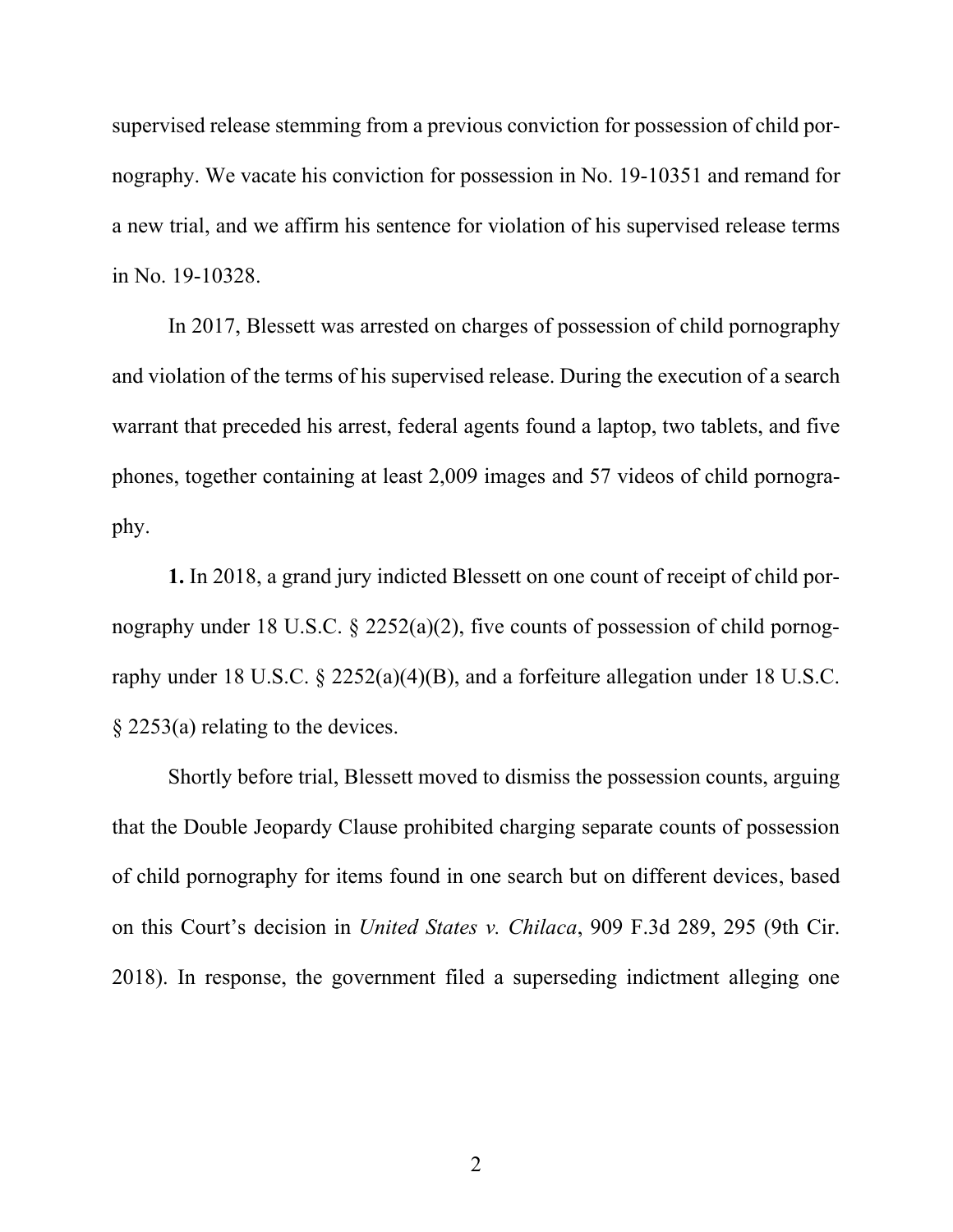count of receipt of child pornography under 18 U.S.C. § 2252(a)(2), together with a forfeiture allegation. 1

After Blessett moved to dismiss the new superseding indictment on various grounds, the district court gave the prosecution the choice of proceeding on the superseding indictment's charge of receipt, on the lesser-included offense of possession in the superseding indictment's receipt count, or on one of the original indictment's possession counts. Both the prosecution and the defense agreed that proceeding on the superseding indictment's lesser-included possession charge would resolve Blessett's objections. <sup>2</sup> The district court stated that, in describing the charge in the jury instructions, it would use the word "possession" rather than "receipt," and the defense agreed.

After the prosecution rested at trial, the defense objected to the prosecution's request that the district court use the government's proposed modified version of the pattern Ninth Circuit criminal jury instructions for possession of child pornography. As defense counsel explained, the pattern instructions incorporated additional

<sup>&</sup>lt;sup>1</sup> In relevant part, the superseding indictment charged that Blessett "did knowingly receive at least one visual depiction on a cloud file hosting service and on at least one digital storage device, using a means and facility of interstate and foreign commerce, and which had been shipped and transported in and affecting interstate and foreign commerce, and which contained materials which had been so transported . . . all in violation of  $[18 \text{ U.S.C. } § 2252(a)(2)]$ ."

<sup>&</sup>lt;sup>2</sup> We are not asked to decide, and do not decide, whether Blessett's various objections to the indictments had any validity.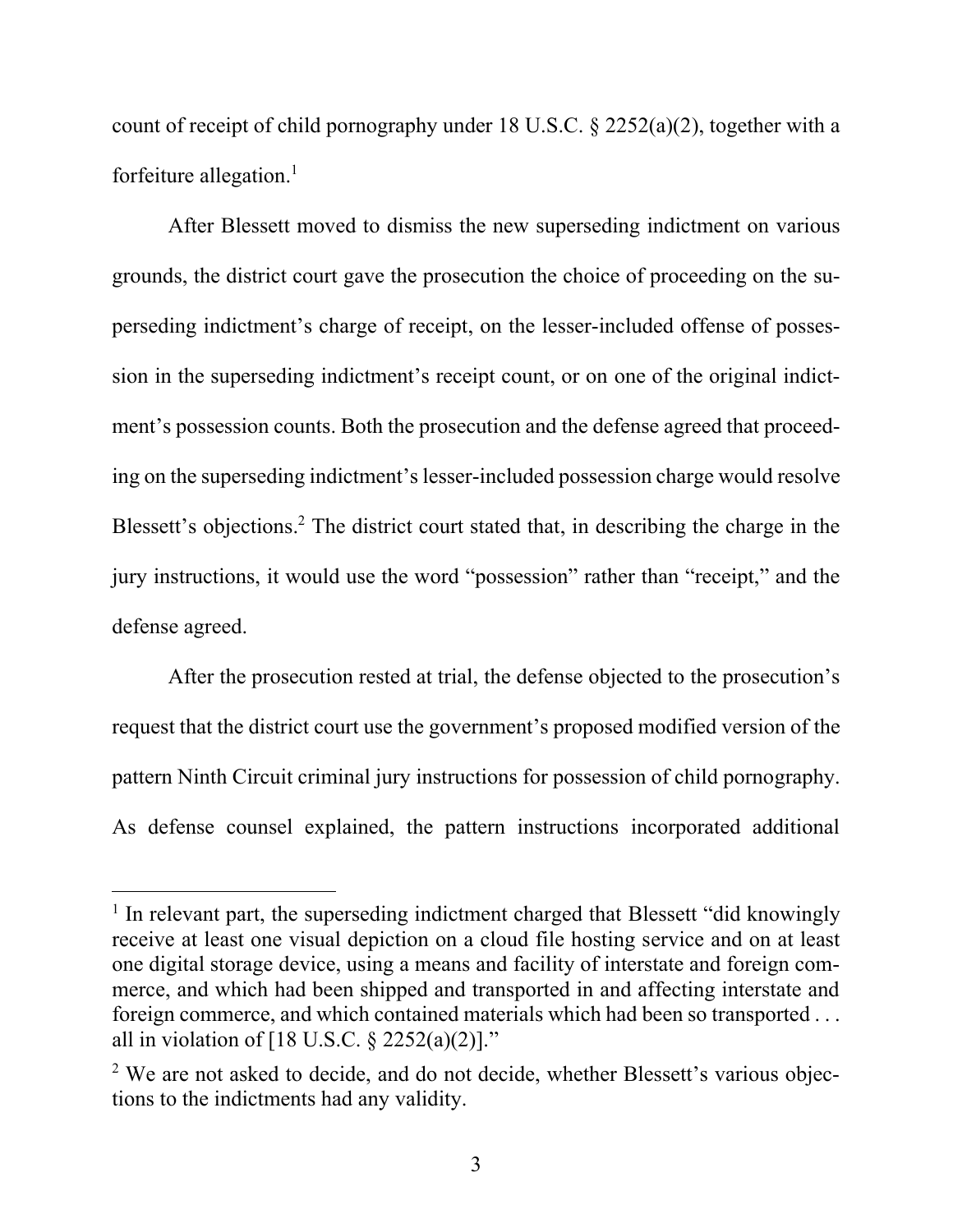alternatives for the possession offense defined in § 2252(a)(4) that are *not* lesserincluded offenses of the receipt offense defined by § 2252(a)(2) and charged in the superseding indictment.

The district court overruled the defense's objections, accepted the proffered instruction, and instructed the jury to convict Blessett for possession of child pornography if the pornography "had been either shipped or transported in interstate or foreign commerce, or, *produced using or copied into material that had been transported in interstate or foreign commerce by computer or other means*." (Emphasis added.) After receiving these instructions, the jury returned a conviction.

In his timely appeal, Blessett argues that the jury instruction given at trial was erroneous because it set forth two possible means of proving an interstate commerce nexus, while the superseding indictment (which was based on the greater offense of *receipt* of child pornography under 18 U.S.C. § 2252(a)(2)) captures only one of those means. *See Stirone v. United States*, 361 U.S. 212, 215–16 (1960).

We apply *de novo* review to allegations that an indictment was constructively amended, and "[i]f the court determines that the indictment was constructively amended, a reversal is always in order." *United States v. Tuan Ngoc Luong*, 965 F.3d 973, 984 (9th Cir. 2020) (citing *United States v. Adamson*, 291 F.3d 606, 615 (9th Cir. 2002)), *cert. denied*, 142 S. Ct. 336 (2021). "A constructive amendment occurs when the charging terms of the indictment are altered, either literally or in effect, by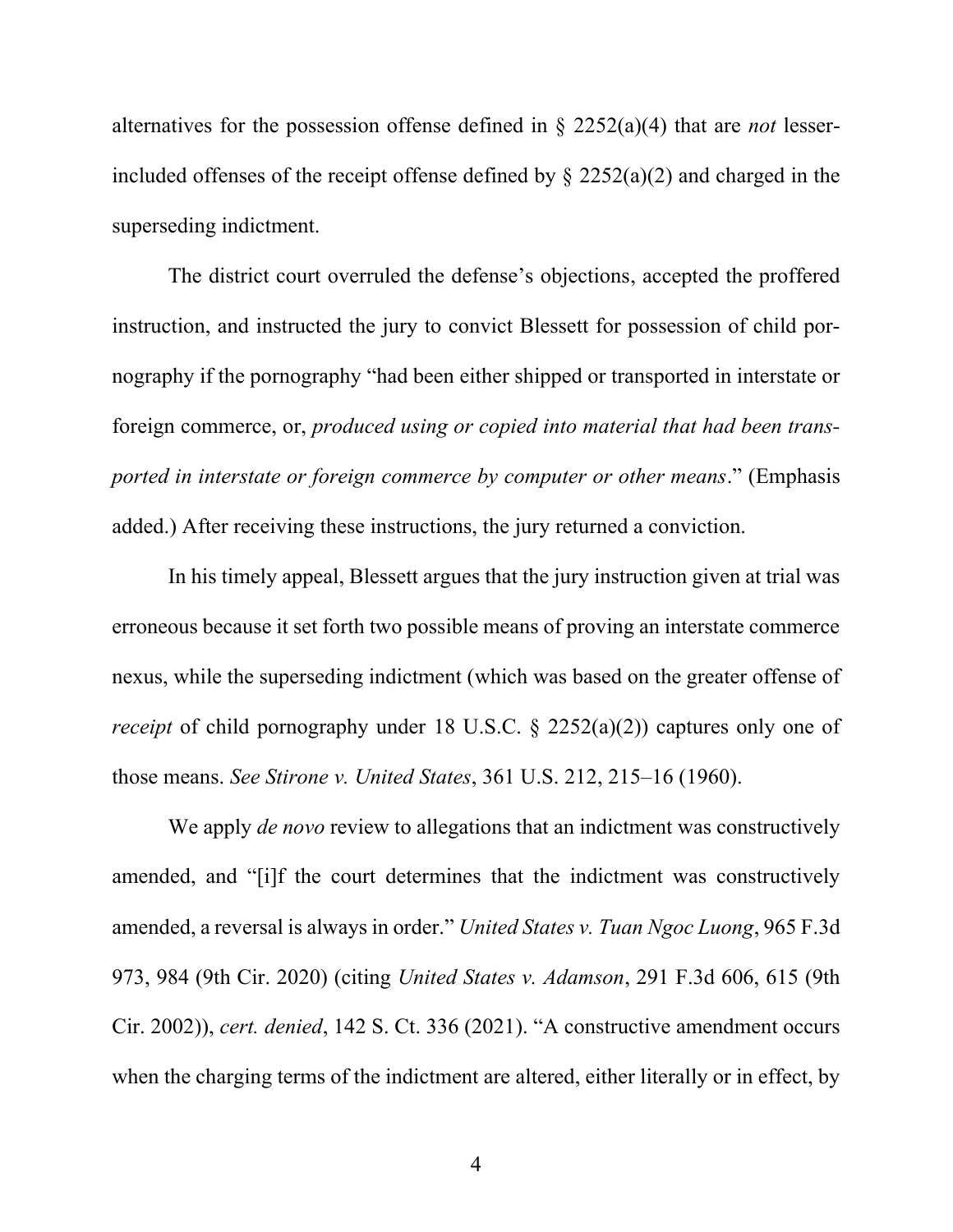the prosecutor or a court after the grand jury has last passed upon them." *United States v. Davis*, 854 F.3d 601, 603 (9th Cir. 2017) (quoting *United States v. Ward*, 747 F.3d 1184, 1190 (9th Cir. 2014)).

The question presented in this appeal is whether the district court constructively amended the superseding indictment through the jury instruction. Under the charge given at trial, the jury could convict Blessett (assuming the other statutory elements were satisfied) if it found that pornographic *material* was shipped or transmitted in interstate or foreign commerce, or if the *device* onto which that material was copied or downloaded was itself shipped in interstate or foreign commerce. Although one form of possession of child pornography is a lesser-included offense of receipt of child pornography, *United States v. Johnston*, 789 F.3d 934, 937 (9th Cir. 2015), the government wrongly contends that every form of the possession offense described in § 2252(a)(4) is "necessarily encompassed by the statutory language of the greater offense of receipt" in  $\S 2252(a)(2)$ .

The elements of receipt under  $\S$  2252(a)(2) require that a person "knowingly receive[], or distribute[], any visual depiction" of a minor engaging in sexually explicit conduct. *See* 18 U.S.C. § 2252(a)(2). Section 2252(a)(2) also requires an interstate commerce nexus, which may be satisfied by showing either (1) that the defendant received the visual depiction using any means or facility of interstate or foreign commerce"; or (2) that the visual depiction is one "that has been mailed, or has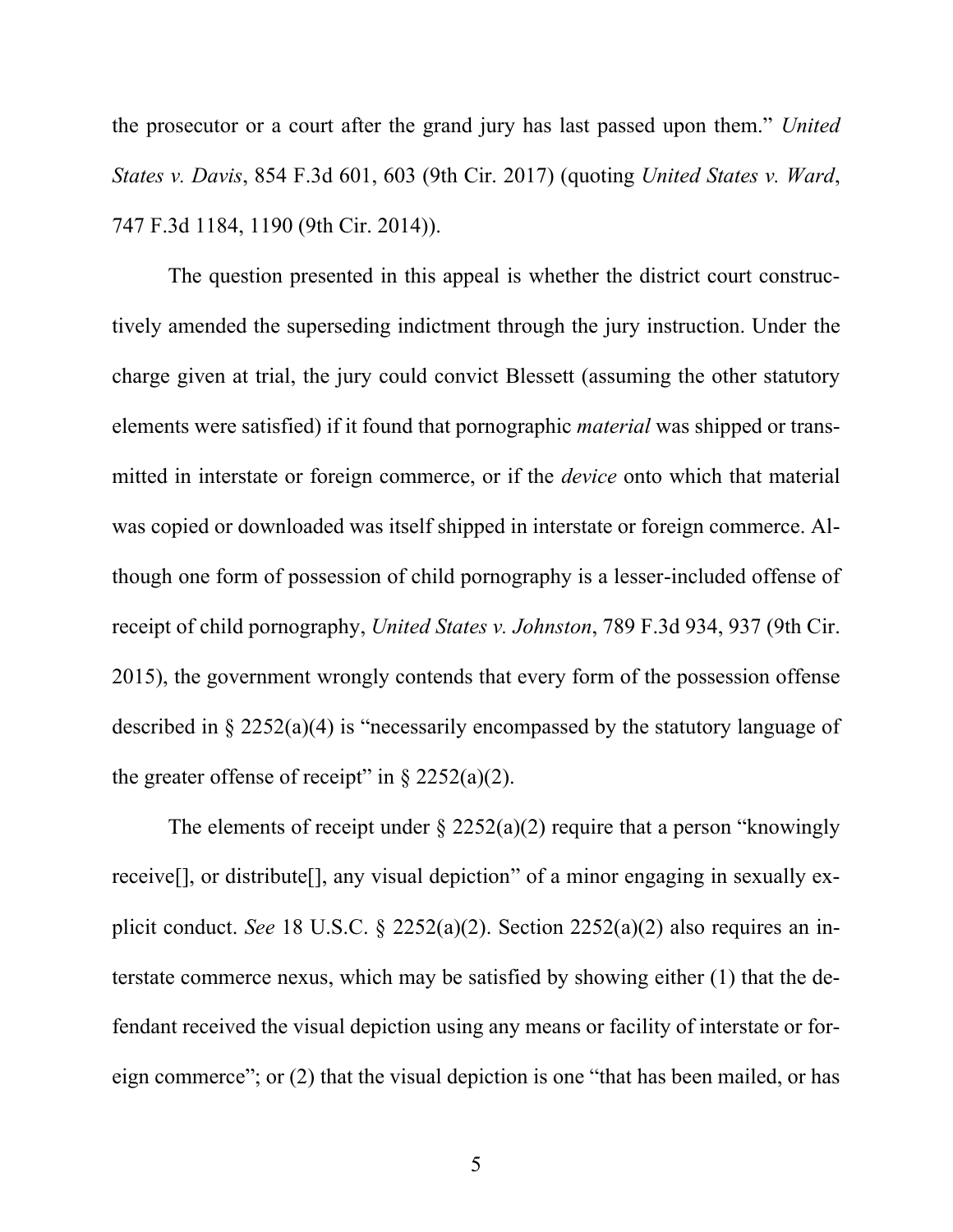been shipped or transported in or affecting interstate or foreign commerce, or which contains materials which have been mailed or so shipped or transported, by any means including by computer." *Id*.

The elements of possession under  $\S 2252(a)(4)$  require that the person "knowingly possess[], or knowingly access[] with intent to view[,]" any "matter which contain[s] any visual depiction" of "a minor engaging in sexually explicit conduct." 18 U.S.C. § 2252(a)(4)(B). Section 2252(a)(4) also requires an interstate commerce nexus, but it phrases it differently. Specifically, it must be shown that the visual depiction is one that "has been mailed, or has been shipped or transported using any means or facility of interstate or foreign commerce or in or affecting interstate or foreign commerce, or which was *produced using materials which have been mailed or so shipped or transported*, by any means including by computer[.]" *Id.* (emphasis added). As this Court analogously noted in *United States v. Davenport*, 519 F.3d 940, 944 (9th Cir. 2008), with respect to the distinct child-pornography offenses described in 18 U.S.C. § 2252A, "the interstate commerce requirement is technically different for receipt and possession." That is, "the receipt provision [in § 2252A] necessarily requires *shipment* of the pornography, while the possession provision may meet the interstate commerce nexus *either* by shipment *or* by alternative means." *Id.* (emphasis added).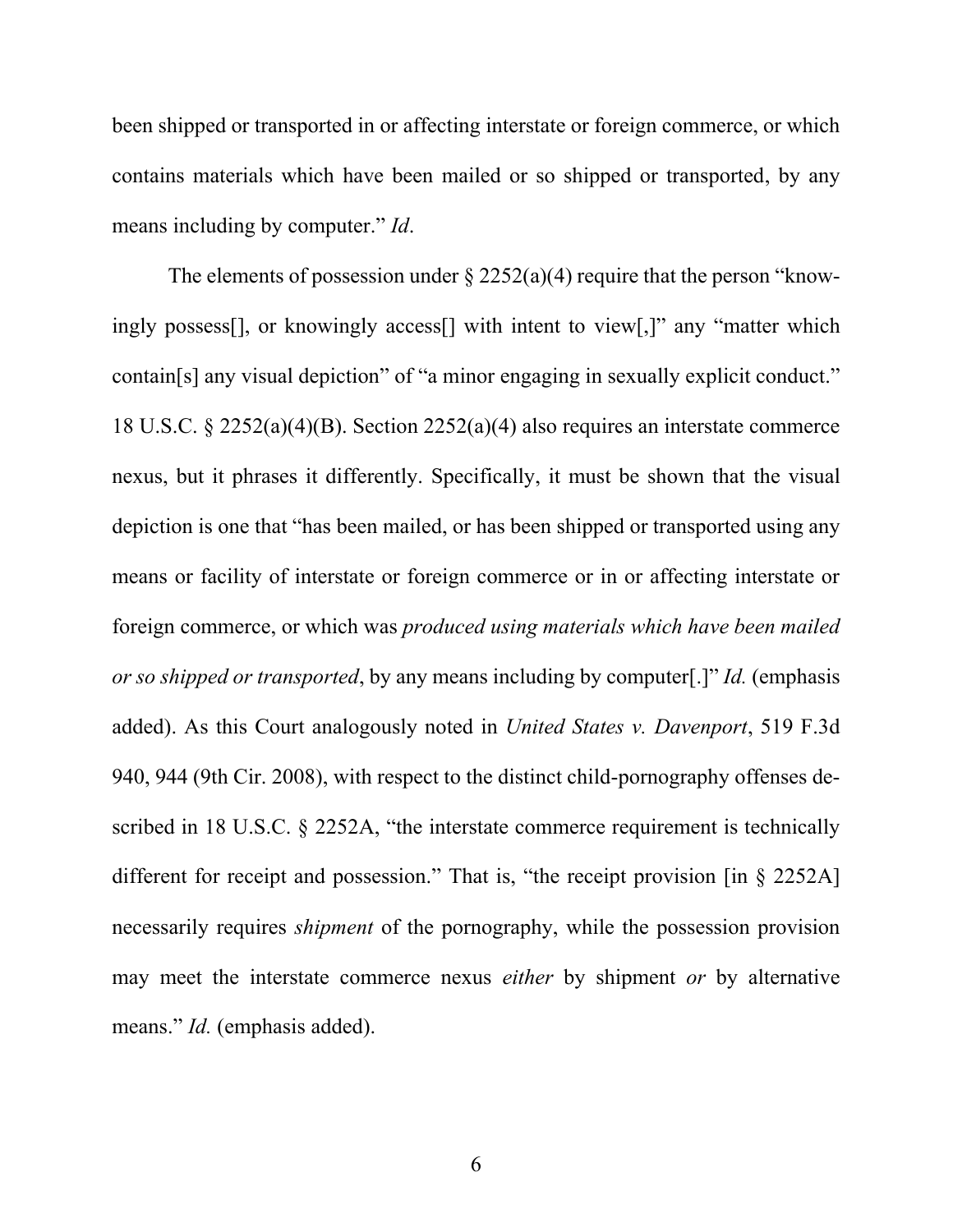A similar observation applies to  $\S$  2252(a). A defendant may be guilty of possession under  $\S 2252(a)(4)$  even absent shipment of the pornographic material when, for example, that material was produced using a computer or cell phone that was itself transmitted across state lines. The elements for possession, therefore, are not always subsumed under the elements for receipt—it is possible for a defendant's conduct to meet the interstate commerce nexus requirement for the former and not the latter. Put another way, possession under  $\S 2252(a)(4)$  may be said to be a lesserincluded offense of receipt under  $\S$  2252(a)(2) only to their extent that their interstate-commerce elements overlap and not to the extent that they differ.

Here, the jury instructions—which were modelled on the Ninth Circuit's instructions for the  $\S 2252(a)(4)(B)$  possession offense—directed the jury that it may find the interstate commerce element satisfied if the child pornography "had been *either* shipped or transported in interstate or foreign commerce" *or* "produced using *or copied into* material that had been transported in interstate or foreign commerce by computer or other means." (Emphasis added.)<sup>3</sup> But the superseding indictment alleged receipt under § 2252(a)(2), *not* possession, and those two offenses overlap only as to the first of the two nexuses in the jury instructions. That is, the jury could have convicted Blessett based on the view that he had copied images onto devices

<sup>&</sup>lt;sup>3</sup> The phrase "copied into" was not in the Ninth Circuit pattern instruction but was proposed by the government based on the construction of "produced" in *United States v. Guagliardo*, 278 F.3d 868, 871 (9th Cir. 2002).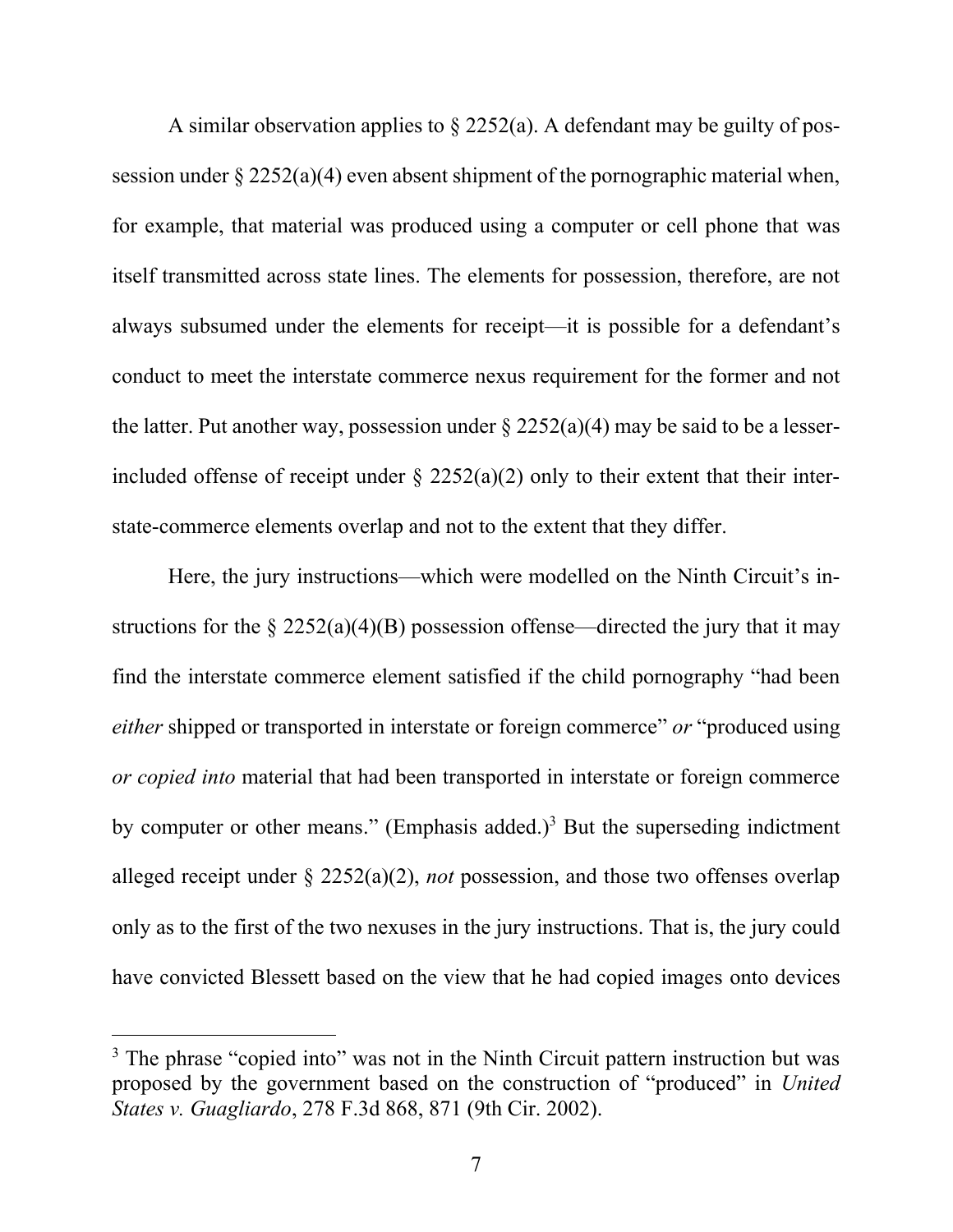shipped in interstate commerce, even if those images had not themselves been transported in interstate commerce (including by using a means or facility of interstate commerce). This means that the jury instructions given at trial opened a path for the jury to convict Blessett of a possession charge that was *not* a lesser-included offense of the receipt charge that was alleged in the superseding indictment.

An indictment is amended " 'when the charging terms of the indictment are altered, either literally or in effect, by the prosecutor or a court after the grand jury has last passed upon them.' " *United States v. Von Stoll*, 726 F.2d 584, 586 (9th Cir. 1984) (quoting *United States v Cusmano*, 659 F.2d 714, 718 (6th Cir. 1981)). Because the possession offense described in the jury instructions allowed conviction based on a nexus element that was not included in the receipt offense charged in the indictment, that possession charge was to that extent not a lesser-included offense of the indictment's receipt offense. *See Schmuck v. United States*, 489 U.S. 705, 716 (1989); *see also United States v. Nichols*, 9 F.3d 1420, 1422 (9th Cir. 1993). As a result, it is impossible to know from the terms of the superseding indictment whether the grand jury would have indicted Blessett for the possession offense that rested on the non-overlapping interstate-nexus element, and we therefore must conclude that the challenged jury instruction constructively amended the indictment. *Adamson*, 291 F.3d at 615. And when this court determines that constructive amendment has occurred, "a reversal is always in order." *Tuan Ngoc Luong*, 965 F.3d at 984 (citing